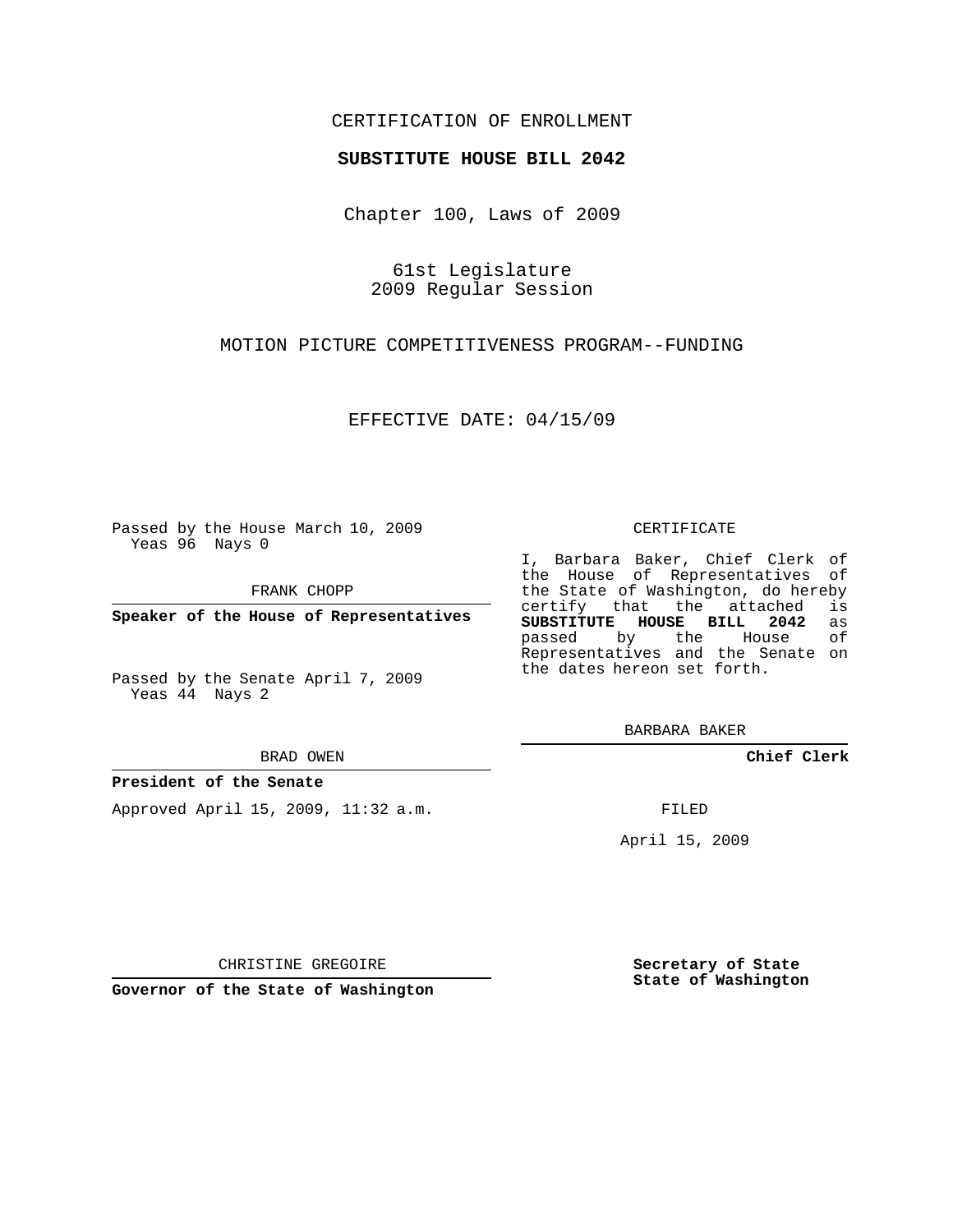# **SUBSTITUTE HOUSE BILL 2042** \_\_\_\_\_\_\_\_\_\_\_\_\_\_\_\_\_\_\_\_\_\_\_\_\_\_\_\_\_\_\_\_\_\_\_\_\_\_\_\_\_\_\_\_\_

\_\_\_\_\_\_\_\_\_\_\_\_\_\_\_\_\_\_\_\_\_\_\_\_\_\_\_\_\_\_\_\_\_\_\_\_\_\_\_\_\_\_\_\_\_

Passed Legislature - 2009 Regular Session

**State of Washington 61st Legislature 2009 Regular Session**

**By** House Community & Economic Development & Trade (originally sponsored by Representatives Kenney, Parker, Hasegawa, Chase, and Ormsby)

READ FIRST TIME 02/23/09.

 AN ACT Relating to the incentive in the motion picture competitiveness programs; amending RCW 43.365.020; and declaring an emergency.

BE IT ENACTED BY THE LEGISLATURE OF THE STATE OF WASHINGTON:

 **Sec. 1.** RCW 43.365.020 and 2008 c 85 s 1 are each amended to read as follows:

 (1) The department shall adopt criteria for an approved motion picture competitiveness program with the sole purpose of revitalizing the state's economic, cultural, and educational standing in the national and international market of motion picture production. Rules adopted by the department shall allow the program, within the established criteria, to provide funding assistance only when it captures economic opportunities for Washington's communities and businesses and shall only be provided under a contractual arrangement with a private entity. In establishing the criteria, the department shall consider:

 (a) The additional income and tax revenue to be retained in the state for general purposes;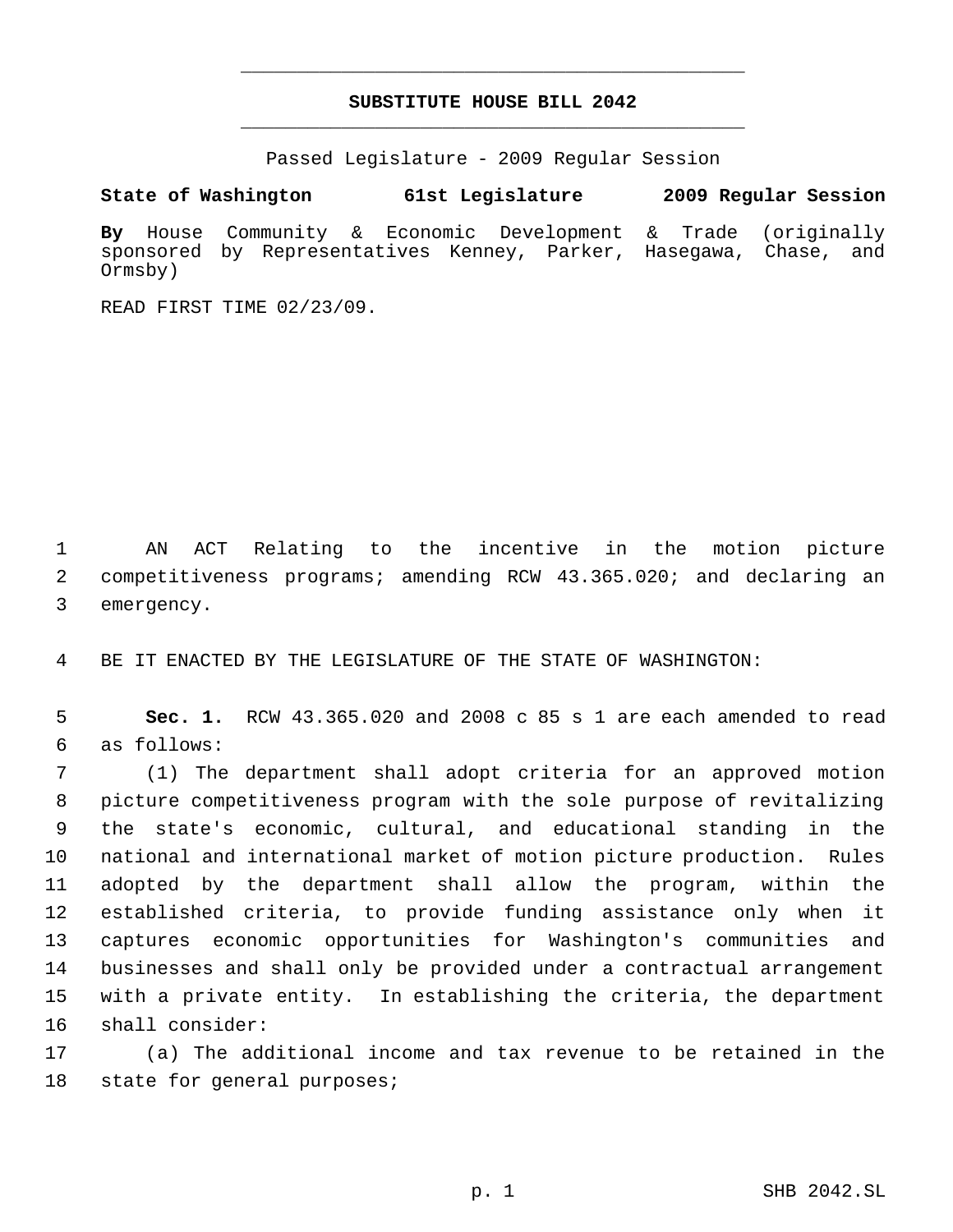(b) The creation and retention of family wage jobs which provide 2 health insurance and payments into a retirement plan;

 (c) The impact of motion picture projects to maximize in-state labor and the use of in-state film production and film postproduction companies;

 (d) The impact upon the local economies and the state economy as a whole, including multiplier effects;

 (e) The intangible impact on the state and local communities that 9 comes with motion picture projects;

 (f) The regional, national, and international competitiveness of the motion picture filming industry;

 (g) The revitalization of the state as a premier venue for motion 13 picture production and national television commercial campaigns;

 (h) Partnerships with the private sector to bolster film production in the state and serve as an educational and cultural purpose for its citizens;

 (i) The vitality of the state's motion picture industry as a necessary and critical factor in promoting the state as a premier tourist and cultural destination;

 (j) Giving preference to additional seasons of television series 21 that have previously qualified;

 (k) Other factors the department may deem appropriate for the implementation of this chapter.

 (2) The board of directors created under RCW 43.365.030 shall create and administer an account for carrying out the purposes of subsection (3) of this section.

 (3) Money received by an approved motion picture competitiveness program shall be used only for: (a) Health insurance and payments into a retirement plan, and other costs associated with film production; (b) a tax credit marketer to market the tax credits authorized under RCW 82.04.4489; and (c) staff and related expenses to maintain the program's proper administration and operation.

 (4) Maximum funding assistance from an approved motion picture 34 competitiveness program is limited to an amount up to ((twenty)) thirty 35 percent of the total actual investment in the state of at least:

 (a) Five hundred thousand dollars for a single feature film produced in Washington state;